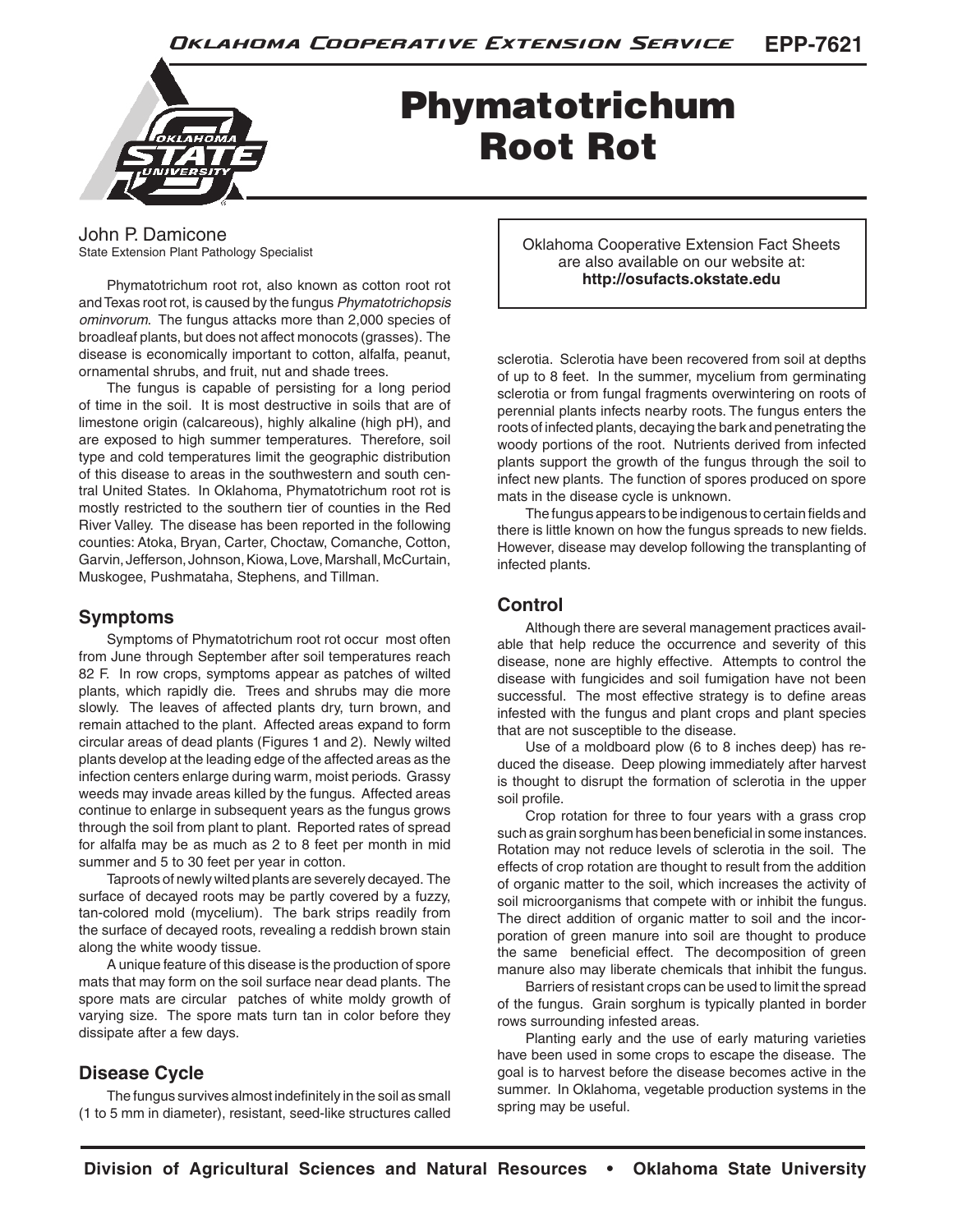

**Figure 1. Circular area of alfalfa killed by Phymatotrichum root rot.**

Addition of fertilizers and other amendments such as sulfur have been used in attempts to change the alkalinity of the soil, but results have been variable. Nitrogen applied as anhydrous ammonia may be beneficial for cotton production. However, one of the more effective treatments was devised in Arizona in 1939 for infected trees and shrubs and for replanting valuable plants into infested sites. A ridge of soil is formed around each plant at the drip line. The entire basin within the ridge is covered with cow manure or similar organic matter to a depth of 2 inches. Ammonium sulfate and sulfur, each at a rate of 1 lb. per 10 sq. ft., is broadcast over the manure. The basin is then flooded with sufficient water to soak the soil to a depth of 3 feet.

Trees or shrubs showing slight symptoms of the disease also can be cut back to one-half the top growth to compensate for roots lost to the disease. The soil should be kept moist for several weeks after treatment. Recovery is usually complete within the season. This technique is most effective when applied before the root rot is extensive.

Resistant varieties have not been developed for crops that are normally susceptible to the disease. Therefore, crop and plant species that are naturally resistant must be selected. The following list is intended to aid in selecting resistant plants and avoiding susceptible ones for areas known to be infested.

# **Shade and Ornamental Trees**

# **Shade and Flowering Trees**

**Susceptible and Intermediate** Alder Ash Beech Black Locust **Catalpa Chestnut** Chinese Tallow Tree Chinquapin oak **Chittanwood** \*Cottonwood Cypress \*Dogwood Elm (all but cedar-elm) Filbert Hawthorn **Hazelnut** Honeylocust Hoptree Hop-hornbeam Locust \*Silver Maple \*Mulberry (all but weeping) Oak (all except live oak) \*Pistachio Poplar Redbud Sassafras

Soapberry Sweet Gum Tree of Heaven **Willow** Witch Hazel \*Texas Umbrella

#### **Resistant**

Cedar-elm Live Oak Southern Magnolia Weeping Mulberry

# **Conifers**

**Susceptible and Intermediate** Arborvitae Cypress Pine (all but Japanese Red Pine) Spruce

**Resistant** Cedar (Juniper) Japanese Red Pine

#### **Shrubs**

**Susceptible** Amur and Chinese Privet **Cotoneaster** Euonymus Lilac \*Loquat \*Roses Spirea(s) \*Waxleaf Ligustrum (*Ligustrum lucidum*)

#### **Intermediate**

Arborvitae Butterfly Bush (Buddleia) Boxwood **Cactus** California Privet Japanese Barberry Jasmine Japanese Privet (*Lingustrum japonicum*) Laurel Pyracantha Rhododendron Trumpet Creeper (Campsis) Virginia Creeper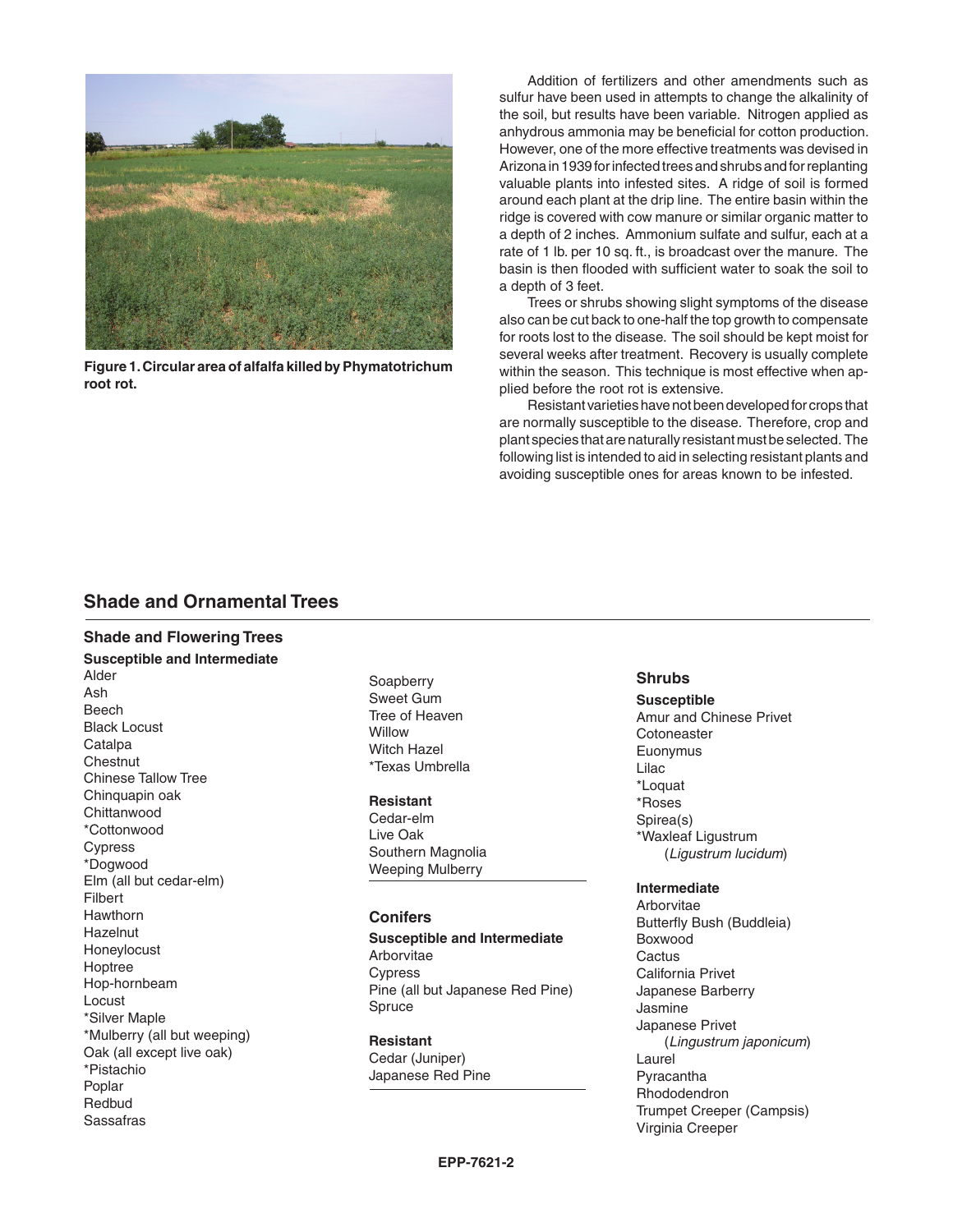Ivy (Hedera) Rhus copallina lanceloata

### **Resistant**

Bamboo Crape myrtle Holly Evergreen honeysuckle **Eucalyptus** Oleander Pomegranate

# **Fruit and Nut Crops**

**Susceptible**

Apple Apricot Avocado **Cherry** Grape Japanese persimmon Peach Pear **Quince Walnut** 

# **Intermediate**

**Blackberry** Common persimmon Gooseberry Pecan Plum **Raspberry** Red Currant

### **Resistant**

Black Currant **Strawberry** 

# **Vegetable Crops**

**Susceptible** Beans Beets **Carrots** Chard Endive Horseradish Jerusalem artichoke Lima beans **Okra** Parsnip Pepper

Rhubarb Salsify Sweet potato

### **Intermediate**

**Eggplant** Globe artichoke Irish potato Lettuce Radish Rutabaga Tomato Turnip Watermelon

# **Resistant**

Asparagus Cabbage **Cantaloupe Celery Cauliflower** Cucumber English pea **Garlic** Kale Mint Onion Spinach Squashes (most)

# **Flowers**

**Susceptible** Chrysanthemum Dahlia Hollyhock Peony **Poinsettia** 

#### **Intermediate**

China Aster Cosmos Morningglory Sunflower

#### **Resistant**

Calendula Calla Lily **Candytuft** Carnation Coleus Columbine **Crocus** 

Ferns Gaillardia Geranium Gladiolus Gypsophila **Hibiscus** Iris Lily Larkspur Mignonette (Reseda) **Narcissus** Nasturtium Pansy Petunia Phlox Poppy Sage Snapdragon **Stock** Sweet pea Sweet William Tube-Rose Tulip Verbena Vinca (Periwinkle) Violet Zinnia

# **Field Crops**

- **Susceptible** Alfalfa **Cotton** Cowpeas **Peanuts Soybeans** Velvet beans
- **Intermediate**
- Broad beans Flax Mung beans **Vetch**

# **Resistant**

All grasses Barley Corn Millet **Oats** Rye Sorghum Wheat

\*Highly susceptible